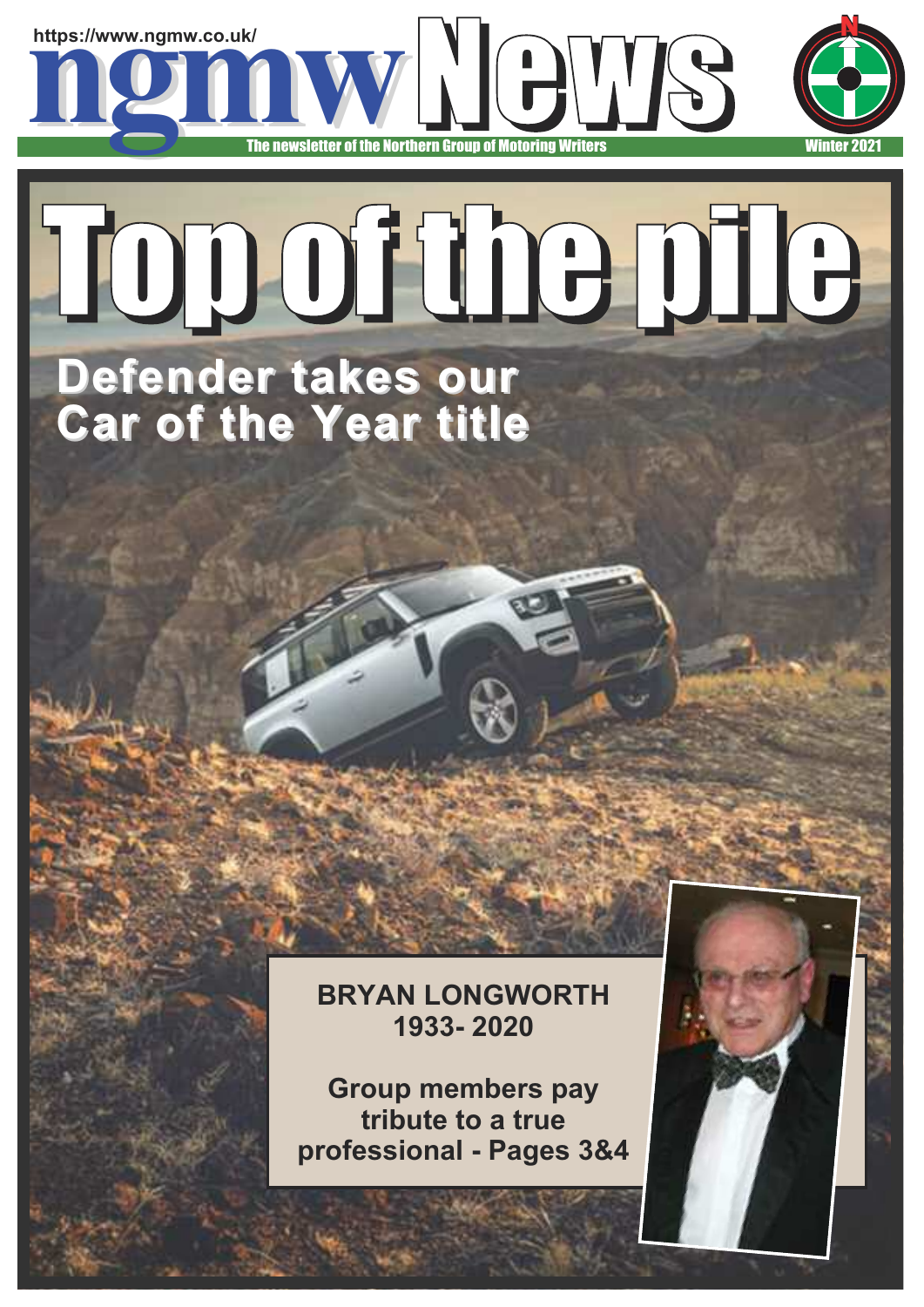# Defendertakes the Arthur

THE 21st century version of Land Rover's legendary on and off-roader has been crowned as the 2020 Northern Car of the Year after Group members voted it into top spot by a considerable margin.

Building on 70 years of expertise and improvement, the rugged go-anywhere sports utility vehicle now offers hybrid technology along with petrol and diesel versions and various configurations.

Value for money is the main criteria for consideration for the Group's prestigious award and, while Defender prices start from £43,000 and rise to double that amount, members were impressed by the fact that it is predicted to hold its value extremely well in the years ahead.

Restrictions imposed to defeat coronavirus throughout most of the year meant that members did not have the opportunity to drive as many cars as usual.

Nor could we hold the now established day-long driving exercise to further assess cars shortlisted from the comprehensive list that Martin Ward provides for us.

However, it was decided to go ahead with our annual award albeit with a slightly different modus operandi and with the choice limited to the cars we had been able to test before the initial lockdown and its lifting.

Defender had been appraised by a sufficient number of members to earn the award with 16 votes in its favour.

In joint second place with 10 votes each were the rear-wheel-drive Honda e which is claimed to have a range of more than 130 miles from charging and the Ford Puma SUV compact crossover.

Oddly enough, more than a dozen other nominations, far more than usual, were selected for our final shortlist.

Before the latest partial lockdown came into force we were able to have the traditional miner's lamp trophy inscribed and our chairman Andy Harris was able to travel to a JLR Christmas driving event to present it to Kim Palmer, Land Rover's PR manager.

Kim is pictured with the award - affectiionately know as the Group's annual 'Arthur' after former miners' leader Arthur Scargill - alongside the Defender which has been given a starring role in the latest James Bond movie "No Time to Die" – the premiere for which has been delayed also because of Covid.

It is the second time Kim has accepted a miner's lamp on behalf of JLR having done so in 2013 when the Range Rover was declared the winner.

And a delighted Kim told Andy that he hoped to get the lamp working once again.



# **If \sum\_{\text{It's been a sad start to the new year for the**

**Northern Group with the passing in early January of one of the icons of South Yorkshire journalism, Bryan Longworth.**

**A long serving Group member and our meetings secretary for many years, Bryan will be sorely missed and we devote two pages of tributes to the man variously described as a gentleman, a true professional and a bundle of affability.**

**Elsewhere in this first edition of Northern Group News of 2021 former member and now retired Kia PR director Steve Kitson reflects on what the Group meant to him in his early days in journalism.**

> **- David Whinyates Editor david.whinyates@ngmw.co.uk**

**NGMW News is produced by the Northern Group of Motoring Writers, Britain's longest**

- **established regional motoring writers'**
- **group. The Group represents journalists**
- **working for print and digital media with**
- **regional, national and worldwide audiences.**
- $\bullet$ **Opinions expressed in NGMW News are**
- **those of the individual contributing authors**  $\blacksquare$
- **and do not necessarily reflect those of the**
	- **Northern Group of Motoring Writers.**

**Main contributor: Alan Domville.**  $\bullet$ 

- **Contributors: Andy Harris, Dan Hayles,**
- **Steve Howarth, Guy Loveridge, Steve Teale**
- **Keith Ward and Martin Ward.**

**Contributions are always welcome - send your stories and pictures to Alan Domville at e.domville@btinternet.com**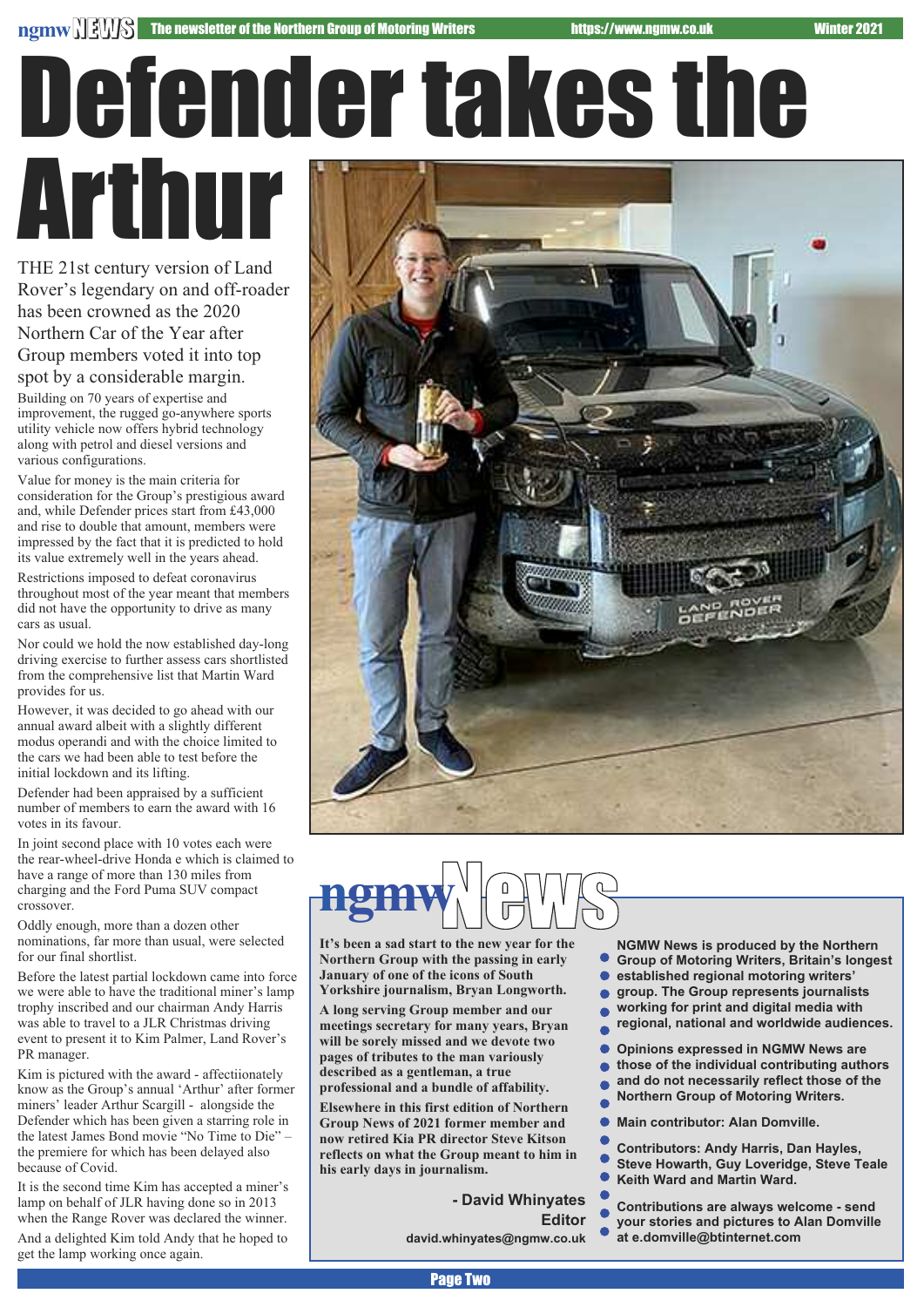### Bryan Longworth - a gent and true one-off

A Group member and official for most of our existence, Bryan Longworth died on January 6th, aged 87, just a day after being admitted to hospital. Bryan joined the Northern Group in 1974 and was appointed our meetings secretary in 1985, a post he held until 2017.

As a motoring correspondent he supplied copy to many titles including the South Yorkshire Times Group, several within Newsquest and also local papers in Gainsborough, Epworth and Worksop.

On many occasions he would rush home to Chesterfield from a launch in time to attend a parish council meeting and have his piece written ready for a publication the following morning.

Over the years Bryan received many awards including one given by the Newspaper Society.

He even won a Pirelli award for his articles on motor-cycling.

Also a member of the Guild, Bryan worked well into his 80s until health issues prompted him to retire most reluctantly in 2018.

In a career spanning more than six decades, he began his working life as a reporter on the South Yorkshire Times, progressing to the editorship of the paper's Sheffield edition and, as well as covering news stories, was also an acclaimed sports writer, covering the county's football clubs, including reporting on the Hillsborough disaster in 1989 when 96 Liverpool fans were killed in a deadly crush at Sheffield Wednesday's ground.

A lifetime of hard work - but essentially Bryan made sure his work was full of fun.

He spent the latter part of his career working as a reporter at the Doncaster Free Press and one of his former colleagues there, Darren Burke, described Bryan as: "Always immaculately dressed and an old school gentlemen."

And Darren added: "He provided some of the funniest moments at the DFP with his, shall we say, distinctive interviewing style, his unique turn of phrase and his cheeky sense of humour. A true oneoff."

On the motoring front, many of us have suffered embarrassing moments conjured up by press offices over the years and Bryan had his share but was always unfazed – even to the extent of having ferrets crawling up his legs at a Group social event back in the 1980s.

Unfortunately, members were unable to attend Bryan's funeral because of Covid restrictions but the service was streamed on the internet and our memories of Bryan were sent to life member Les Oliver who kindly arranged for some of them to be read during the service.



### Members pay tribute to Bryan

**A truly wonderful and genuinely unique man and a friend whose sense of humour and fun was legendary in a gone world where laughter lasted long into the night. So many great and, yes, daft memories.**

- Frederic Manby

**Bryan was one of our Group's great characters who was always seeking out stories but never let any which concerned himself spoil his fun. A busy news-seeking freelance when he wasn't travelling the world to drive cars, he left his mark on journalism in so many ways.**

- Bernard Gent

**Bryan was one of the first Group members to welcome me to the tribe. Thereafter, he was always wonderfully supportive, great fun and a gentleman.** - Malcolm Bobbitt **Being chairman was a cinch with Bryan arranging the two-monthly meetings; what ruses he employed to snare his victims will remain a mystery for ever now. Every chairman needs a man for Fridays!**

- Geoff Rumney

**Bryan was one of the first people to welcome me in my first job at the South Yorkshire Times as a trainee reporter in the early 90s. He was a lovely man and a great character.** - Julie Marshall

**I have many happy memories of Bryan in his entertaining company during the early days of our Group.**

- Bill Duckworth

**More tributes on Page 4**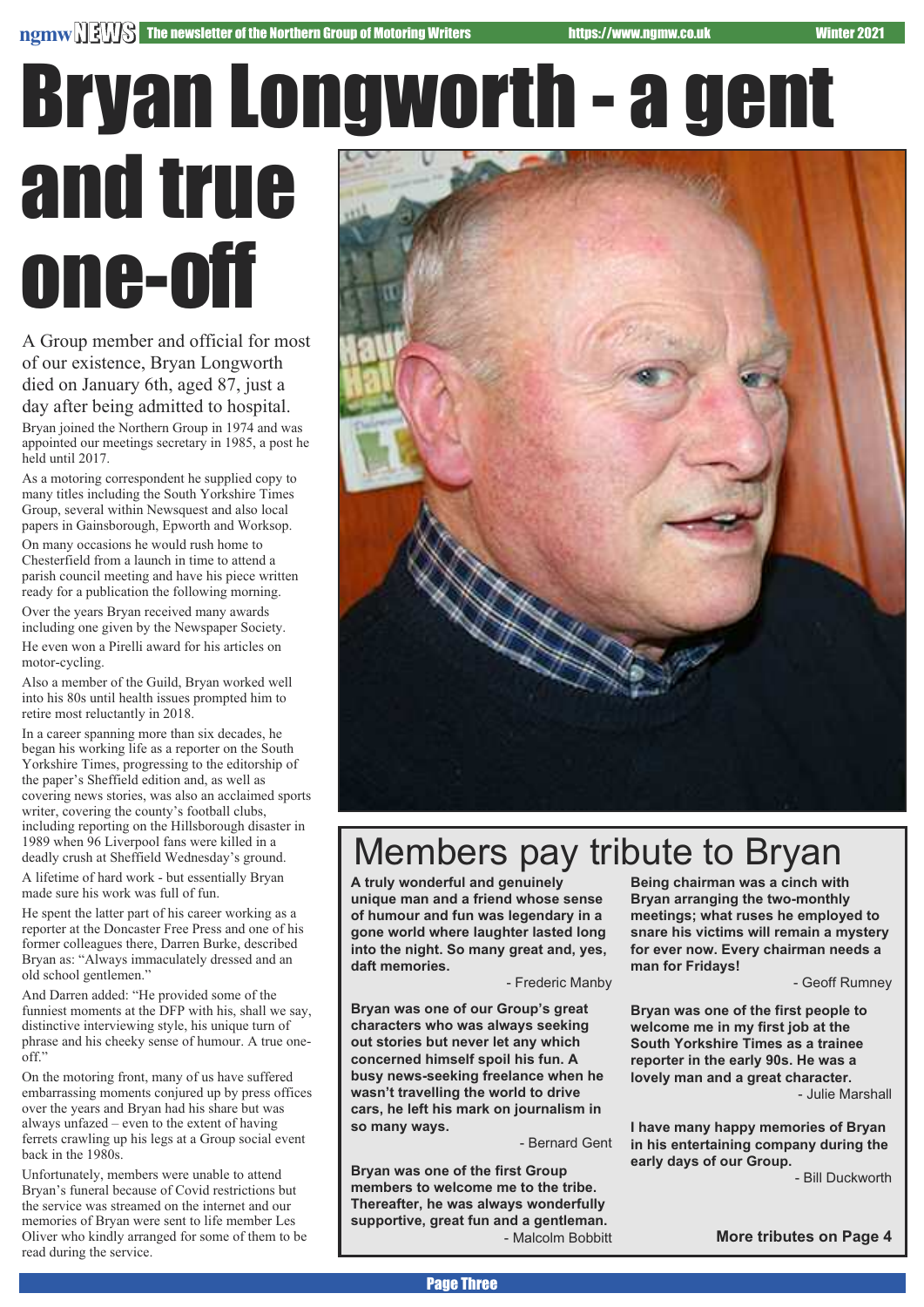### Bryan: the fox in pole position

**KEITH WARD remembers the bundle of energy that was Bryan Longworth**

I WAS once asked to write a piece based on the ten most-told and funniest tales of the many concerning the escapades of the Northern Group of Motoring Writers over the years and around the world.

You may not be surprised to hear that Bryan Longworth, a stalwart of the Group in its heyday, featured prominently.

Nudge, nudge, say no more than coach lamps eventually cadged from a caleche driver in Egypt; that fake Rolex eagerly purchased from a street trader, only to spout beer from every orifice in a dipping test by the worldly Scots with us; a vain search for saucy Channel 5 on a hotel telly in Turin…

No matter if he took his turn as the butt of a story or two, nothing shook Bryan's good nature. He was a bundle of affability and nervous energy.



His long-time pal and driving partner, the late Don Booker of Barnsley, described his fellow South Yorkshireman as "paddin' abart like a fox". He'd be the first to arrive at a UK event and the first to dash away, ever on the move; the first to board a bus or plane.

To drive with Bryan was always entertaining. Plenty of chat. But there were unusual traits to look out for.

While you were driving you might become aware of an alarming knock from the passenger side. He'd be hanging his arm through the opened window and anxiously slapping the door…(Not just with me - several colleagues testify to this.)

He couldn't stay still - ever seeking out the latest gossip both among his mates and professionally, like the damned good journalist he was. A bit of a nosey parker: almost above any of us, he had the nose for a good story, a local newspaper reporter respected in Fleet Street for the tips he came up with.

Bryan loved France and loved his wine. He had an encyclopaedic knowledge of supermarkets close to international airports, where towards the end of a car launch he would pull up, dash in and grab what in the day was the permitted seven bottles, no matter the weight, to haul across a terminal, maybe last gasp, to catch a flight.

From recent years in his retirement, I shall miss our chats about his treasured Skoda Yeti, holidays in France, football and his favourites Sheffield United - he had long held passes for the press boxes to report both United and Sheffield Wednesday. Inquiries about his health tended to be dismissed.

Sorting through files at home, I came across a posed official photograph from 1983 of a UK motoring press group about to board Concorde at Heathrow to attend a memorable VW Golf launch in Germany. On the uppermost step, in pole position for the dash to claim a premium seat, is Bryan….

### **A gentleman newshound with a heart of gold**

#### **CONTINUED FROM PAGE 3**

**Bryan was a valued friend for more than 40 years and, despite having had health challenges in recent years he never lost interest in motoring and Group matters. He loved to hark back to the "Good Old Days" and I will miss his calls and emails a lot. A top notch professional and a real character…there was never a dull moment when he was around.**

- Derrick Grocock

**Bryan was always good company. I well remember a Kia launch in Boulogne when we wandered off into the town around midnight after dinner….enough said!** - Steve Nelson **Lovely memories of Bryan on overseas launches – and of course he was always first on and off the plane, first through customs and first to the cars. A lovely man and terrific company.**

- Mike Torpey

**I liked Bryan and will never forget our "adventures" together on launches when we shared a car or three.**

- David Hooper

**Lovely guy…could always guarantee getting back to the airport on time!** - Roy Woodcock

**He had a very dry sense of humour and was a proper gentleman.**

- Martin Ward

**He was a great character, a real newshound who could spot a story a mile away and he had a heart of gold.** - Jonathan Smith

**My abiding memory is of a wonderful day he, I and my wife Irene spent together driving into the desert in California, he providing a running commentary on all that we saw. I am sure he and Don are now sharing a car on a heavenly launch.**

- Alan Domville

**Bryan was a true professional as both a news reporter and a motoring writer. He was a good friend to many of us and will be sorely missed.**

- David Whinyates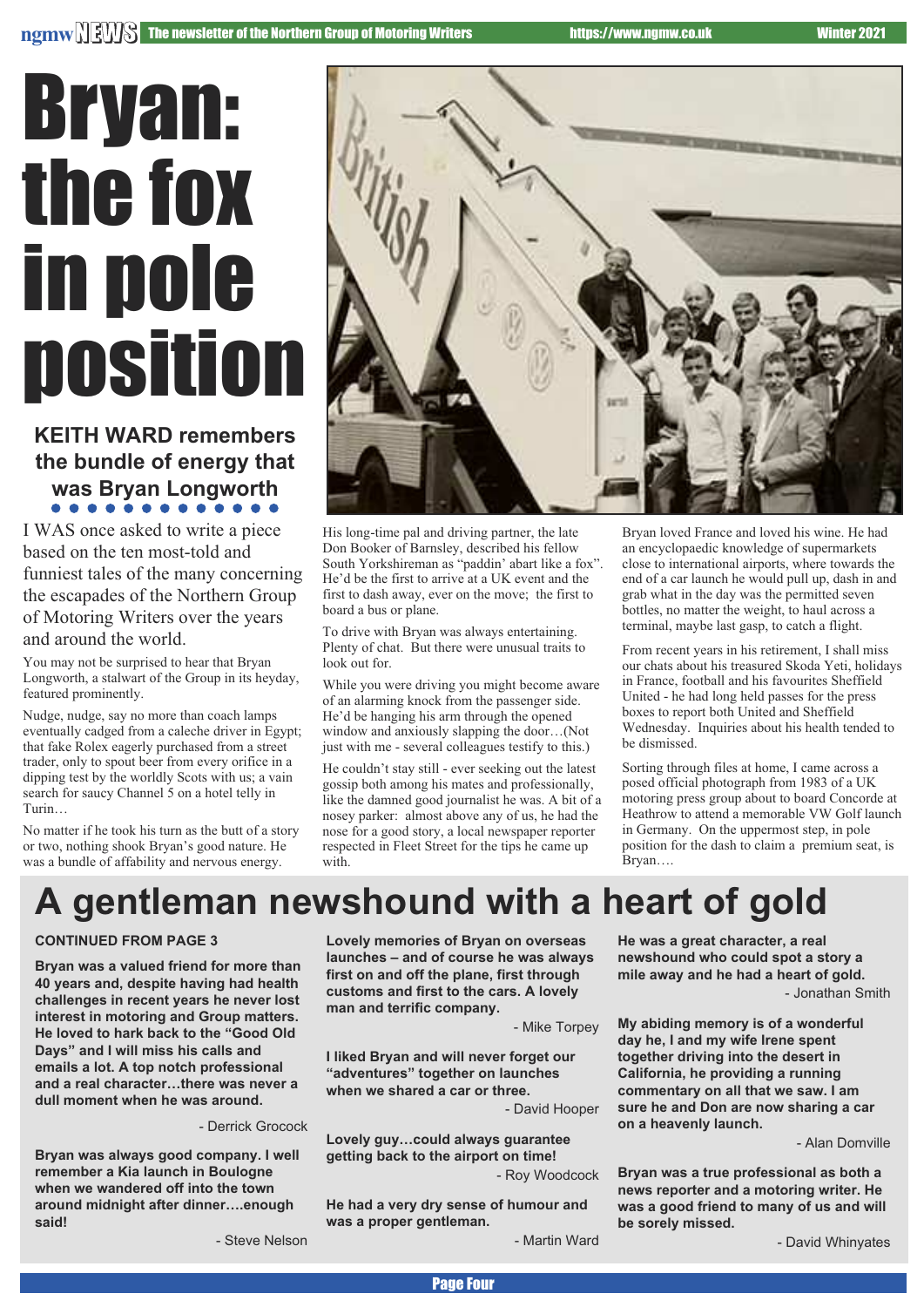**The Geneva show has been cancelled again and the longer term outlook isn't good, says Group chairman ANDY HARRIS** Show can't go on

I CANNOT imagine many will look back on 2020 with any fondness. The way we live has changed beyond recognition and it is doubtful life will ever be quite the same again.

The world of business has been hit hard and as a writers' group, so were our plans. The year began so well with our first meeting held at Bentley Motors in Crewe where we were lucky enough to enjoy a wonderful factory tour, drive some cars and conduct our group business.

The Geneva Motor Show was the first big casualty on the automotive calendar.

Many of us were all set to travel, with flights and hotels booked. The show stands were set up ready to receive the influx of visitors and the resulting losses for the manufacturers will have been hard to swallow.

There will be no show this year and the longerterm outlook is poor. I for one will miss the excitement of show day, with the raft of new models to inspect and perhaps equally important, the chance to catch up with industry friends.

The SMMT's Test Days also fell by the wayside, despite their best attempts to arrange a suitable date and venue and of course comply with the myriad of restrictions.

The long period of lockdown made us realise how much we all missed socialising and everyday business interaction. Launches were cancelled, press car deliveries suspended and for many, work dried up with all the financial implications that brought.

There is now an acceptance that car launches of the future will take a different format. Drive days **Chairman Andy Harris is to remain in post for an extra year to make up for missing out on so much during his second year in office because of the Covid crisis.**

**General secretary Alan Domville sounded out Andy on the possibility of his staying on and he affirmed that he would be delighted to continue.**

**Here, in his regular From the Chair column, Andy reflects on the trials, tribulations - and even some positives - of the past year.**

are likely to become increasingly more important, with some manufacturers seeing the benefit of more regional events, cutting down the need for overnight accommodation and long-distance travel. We have wonderful driving roads in the north of England, so we are always delighted to be able to test cars on home turf.

#### **I will miss the excitement of show day and the chance to catch** of show day and<br>the chance to catch<br>up with industry friends...<sup>"</sup> "<br>"<br>"

Even taking delivery of a press car is now no simple matter. Delivery drivers arrive wearing masks and gloves, much care being taken to hand over a clean and sanitized car for us to review.

The efforts are very much appreciated as, without a steady stream of cars arriving at our doors, we would have little to write about. I must confess to still getting the antibacterial wipes out though – you cannot be too careful.

We were fortunate to be able to hold our AGM at Rudding Park, the event being well supported by members. Kindly hosted by Kia, it was an opportunity for us to bid a fond farewell to Steve Kitson, a former NGMW member and wellrespected friend to the group.

Steve will be much missed but he leaves behind an excellent team who will no doubt carry on the good work.

We also curtailed plans to hold our Car of the Year driving day and a pre-Christmas get together.

In looking back on 2020 I must also not forget that we said goodbye to our dear friend Steve Orme. Many of us were able to attend his funeral and pay our respects. It is therefore incredibly sad to report that another in our ranks, Bryan Longworth, has recently passed. You can read more about Bryan and his life elsewhere in the newsletter.

Hopefully, we shall meet again soon and in the meantime on behalf of the NGMW, I would like to wish all industry friends and colleagues a happy and healthy new year.

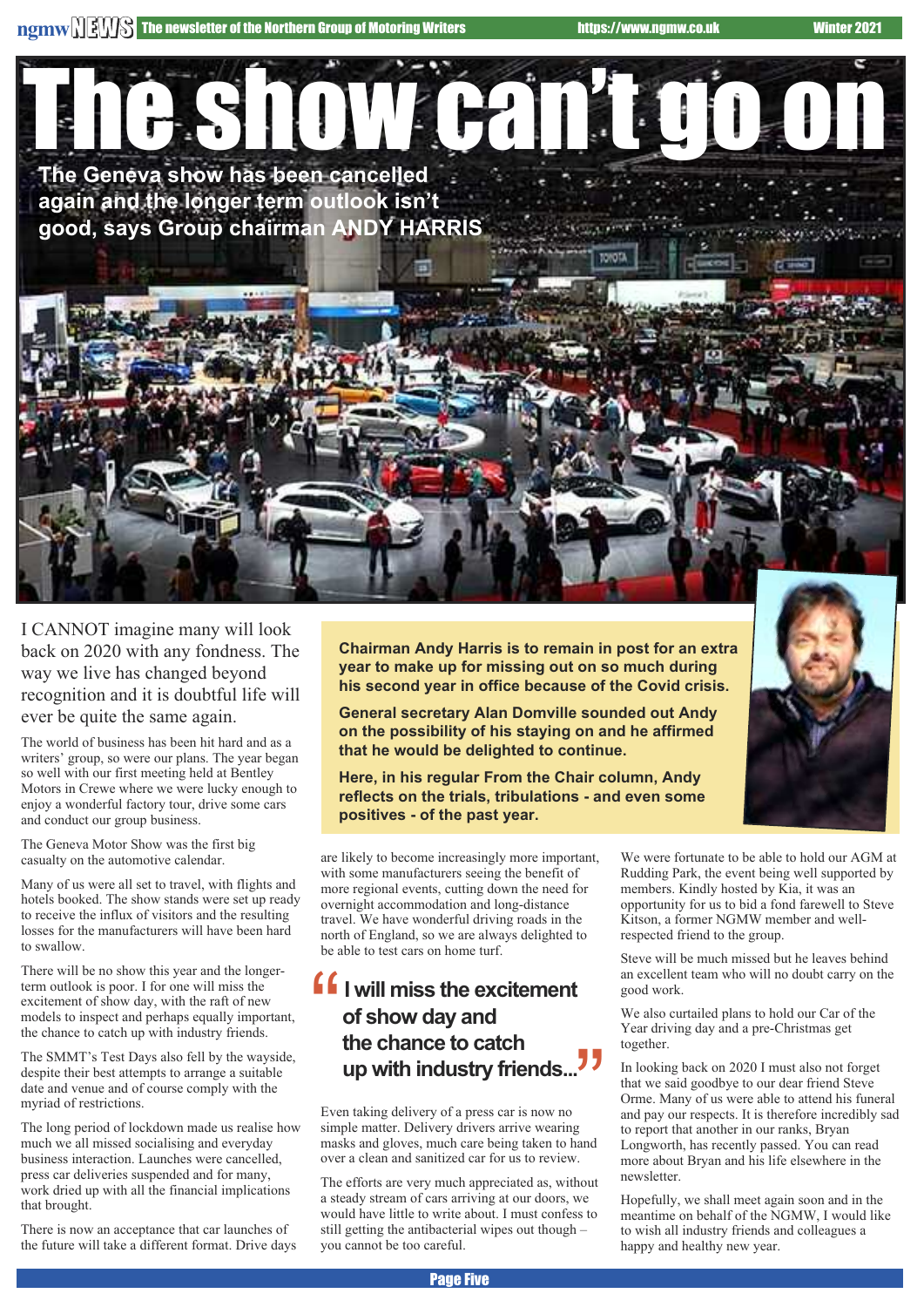

DESPITE being really busy over the past few weeks, I managed to find time during yet another lockdown to finally sort out my model car collection, and get an old Austin Rover showroom sign working.... it took quite a few people to get it working, but, as the old saying goes, "many hands make light work"

Over the many years of going on some fantastic car launches and events, it was quite normal for manufacturers to give the guests a small gift in appreciation of attending the driving event.

These small gifts had a wide range in value and desirability: some were brilliant while others, well, you hadn't a clue what they were or how you could use them.

# Toy story

#### **MARTIN WARD tells a dinky tale of a model life in lockdown...**

Some were not allowed through security in hand luggage, I remember one event when I was gifted a fondue set, complete with long, sharp forks.

But among the best items to receive were the model cars, you'd often find one had been left in your room after a long day's flying and driving, . And as far as I was concerned there was no better launch memorabilia.



I have saved every model I was ever given, and I recently put them into order, on shelves in my garage.

All the VWs are now sitting side by side, as are the Audis, Citroens, Peugeots, Skodas, BMWs, Bentleys, Fords, James Bond cars and all my old Dinky models. I even have a section of cars I have either owned or would love to own.

As I put them into the right place, the memories came flooding back. Somehow I could remember every one of them, bringing back memories of where we had been, the launch location, the weather, and the things that occasionally went wrong.

I could recall the people who had been there in some exotic, and not so exotic places, most of whom are still with us, and some who sadly aren't. It was all very nostalgic, but some very happy times are now remembered in my garage.

So, many thanks to all the manufacturers for being so generous in giving these very special models, and for their wonderful help and cooperation on the events and all the complex logistics of getting us there, and back again. Thanks also to all the guests who I drove with, sat having an evening meal with, a beer and breakfast.

Tickets will soon be on sale for a personal tour of my garage..!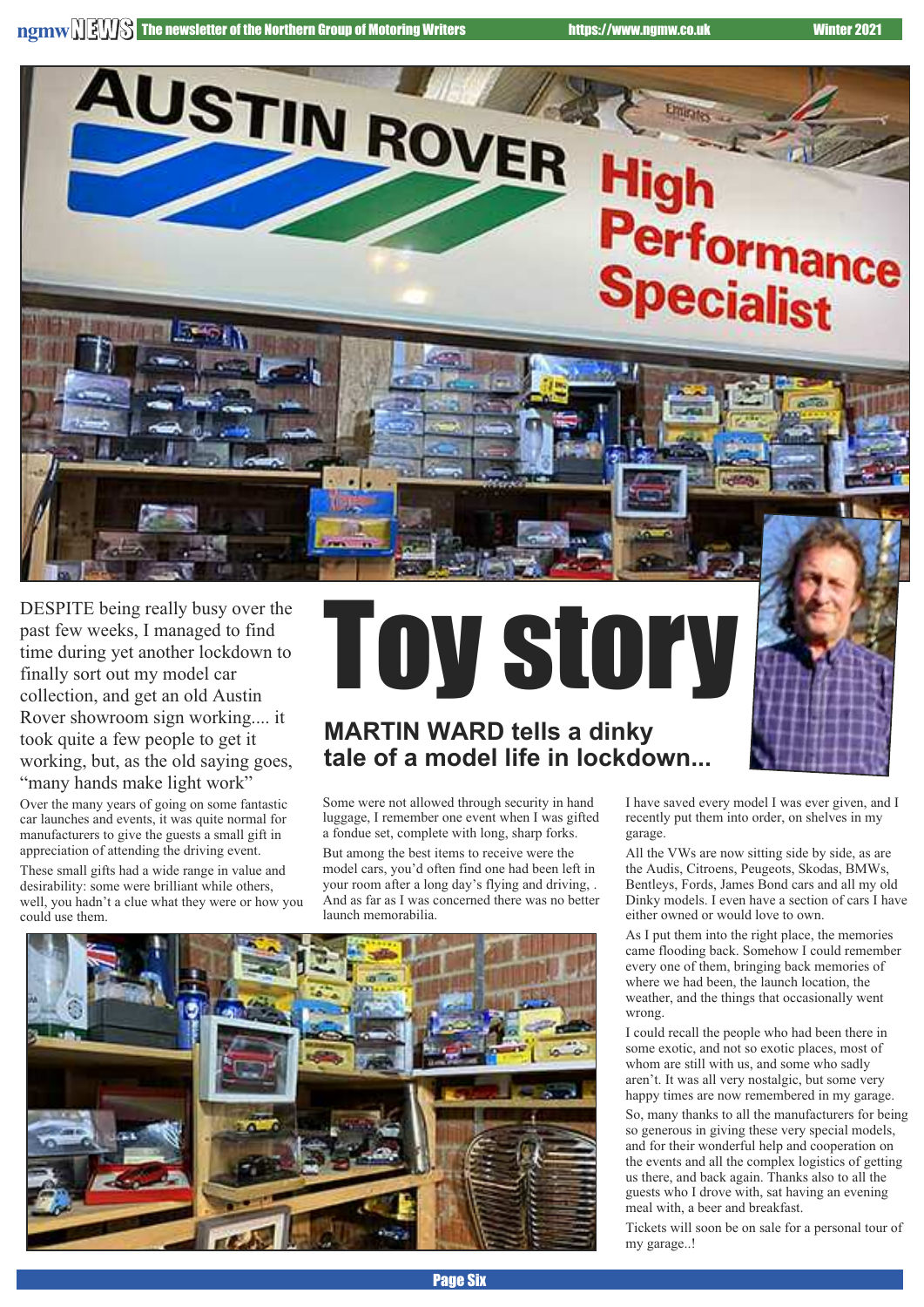### Let's hear it for the delivery drivers

#### **STEVE TEALE pays tribute to the guys and gals who keep our test cars coming...**

WE often take for granted that our booked press cars will arrive on time.

The delivery driver will, in many cases, have driven 200 miles or more to bring a car north for us, and he or she will often go back by public transport.

At least, that's how it used to be. Now many drivers are banned by their firms from using buses and trains for health reasons.

Instead, they come up in convoys to ensure someone can drive them all back home again at the end of a long day.

There have been one or two hiccups in the plan when lockdowns made companies re-assess their arrangements.

Is a test car a necessity? Are companies really allowed to send a car to journalists for tests? At times, no-one knew the answer and guidance from Government was



lacking or, at best, confused.

Thankfully, in mosts cases at least, common sense prevailed. Yes, testing a car is classed as essential use.

We might not be medics, teachers or social care staff, but it has been deemed that journalism in all its forms is essential.

Of course, delivery drivers now have a rigmarole to go through, wiping down the cabins with

sanitiser and sometimes handing over the key in a plastic bag.

I usually offer the delivery driver a lift to the train station but that is not necessary in most cases because they have transport sorted.

It is welcome news that cars are - for now at least - being delivered.

It is a relief for all of us who have scoured our notebooks looking for cars we may have driven in years BC (before Covid-19) to fill a road test space in our newspapers and magazines. Thankfully, I've filled all my spaces in The Yorkshire Post and other titles.

Thank goodness for the test days at Wetherby! I didn't realise how valuable some of those 30-minute spins would become.

And thanks to the delivery drivers such as Peter, pictured with me, above, who brought me an Audi A3. Another road test slot filled!

### Lockdown: it's time to sit down with a good book



E.V. STARR SHAPS THE 60S SPEED MERCHARTY

Tor Bonn & Gor Londonce

**IRONICALLY the Covid-19 lockdowns have given me the opportunity to focus my attention on "back burner" projects which I had been putting off to look at "when I get the time"!**

**Well, the thing that has been available in abundance since March 2020 HAS been time. I was able to get back to work on a six years in the making book project in collaboration with a good motor racing friend and fellow Guild member from Dorset - Tim Beavis.**

**Tim had acquired a vast archive of colour slides from the 1960s through to the 1980s, substantially concerning Formula One racing.**

**He and I had spent a few "study days" trying to accurately date and contextualise the images, but with lockdown and that wonderful thing called "Zoom" we were able to draw the slides together and produce a book, which we launched in November last year.**

**It has been an amazingly challenging adventure getting it sorted.**

**Accessing archives and people has all been through email but to have been able to get Derek Bell, Geoff Brabham, Jackie Oliver, Christianne Ireland, Damon Hill and Jack Lewis on board was massively gratifying and gives a very different view of the motor sporting world of that time.**

**That I was finally able to use interviews I had done with John Surtees over three occasions stretching back to 2014 has revived wonderful memories of a truly remarkable gentleman and times spent together.**

**The book is, happily, selling well and I have committed to producing another four volumes using the same archive, so we are into 1970- 1974 at the moment.**

**It has taught me that, in adversity, you can cope with your laptop, your library and your natural intuition!**

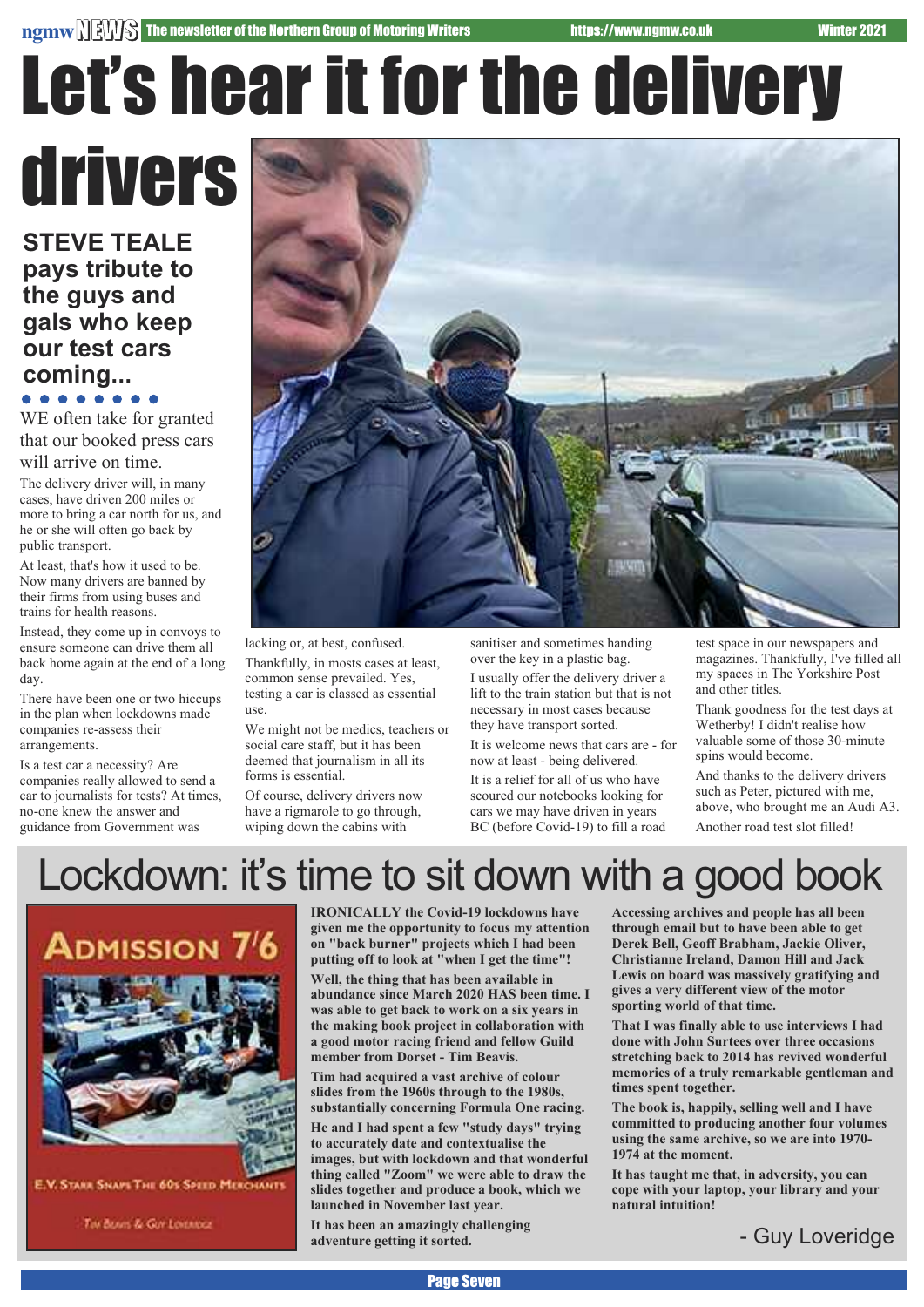# Great blasts in the past

From desert sands to Falklands minefields, STEVE HOWARTH reflects on more than four decades of car launch globetrotting and has a word of thanks for those who continue to make our jobs enjoyable and even possible in these difficult times...

THERE is an old saying that you don't know what you've got until it's gone and that has certainly proved true for us motoring hacks.

With more than four decades as a journalist under my belt I have been privileged to have met motoring legends like Sir Lewis Hamilton, Sir Jackie Stewart and the late great Sir Stirling Moss in the line of duty. I have travelled the globe to many exotic places such as Singapore for the first ever night-time grand prix, Abu Dhabi for the opening of the Ferrari World theme park and driven across many spectacular landscapes - from a barren Utah desert to the snowfields of northern Japan. More hairy moments include being shot at by the IRA in Belfast,

r **Steve joins a convoy traversing the Utah desert in Jeep concept vehicles in 2015 while, below, he's pictured with racing legend Sir Jackie Stewart during a Ford driving day at Oulton Park in 1988.**

dodging Argentinian minefields in the Falklands and freefalling for almost a minute in a battered lift cage going down the world's deepest gold mine in South Africa.

But none of these have had the impact that Coronavirus has brought with pretty much everything coming to a stop.

This is where that 'you don't know what you have got' phrase comes in - with time to think back I reflect on some terrific adventures and have cause to be grateful.

My purpose in writing is to thank those in the motoring press offices who have valiantly tried to keep things going – in a responsible and socially distanced way of course – with a few events staged in 2020 and test cars supplied where possible.



I hope we will all survive to 'meet again' soon and I will certainly better appreciate the privilege of being able to write about the industry I love. This blasted virus has, along with

almost every other industry, hit the car trade hard – mind you with many losing lives and livelihoods their loss is far greater than ours and it is those people that should be foremost in our minds.



### A trip in the old Moke's snow joke

**DURING the recent spate of bad weather, when we "up north" had a bit of snow, which really went as quick as it came, I thought I would try my old Mini Moke out in it.**

**The car has been molly-coddled since the day I got it - never seen any rain and always kept in a nice warm garage. But it was time for a trip out into the real world.**

**I didn't take it far, and I checked the roads before I left to make sure they hadn't been gritted - they hadn't, nor had any roads for miles around.**

**The Moke didn't start first time, but I just give the petrol pump a tap with a screwdriver, and the motor fired up. Old petrol pumps**

**are a bit temperamental - they just need a bit of encouragement to get them ticking away.**

**And off I went, into the snow. The Moke behaved itself perfectly, no slipping or sliding, it drove as though the roads were just normal tarmac - quite surprising really for a 52 year old car.**

**But I remember back in the days when a Mini would virtually go where no other car would dare to go in bad weather. The short trip did prove that my Moke is as good today as it was when it was much younger. Great fun - whatever the weather.**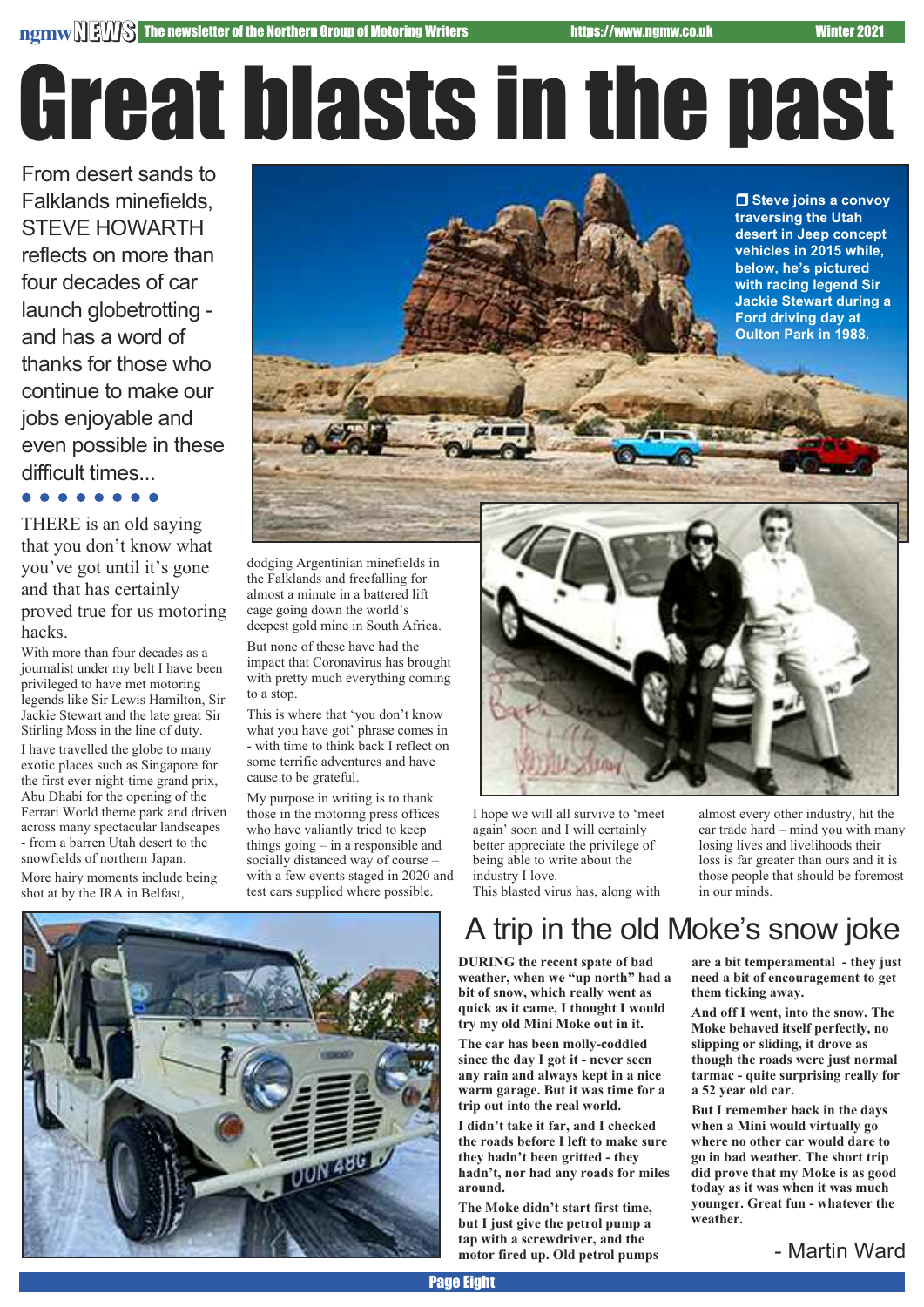### How **Steve** lefthis mark

DAN SAYLES, Kia's head of press and PR, pays tribute to his former boss, Steve Kitson, who retired at the end of last year...

STEVE became the classic poacher turned gamekeeper.

After many years being under-paid in the newspaper world as the motoring editor at the Bradford Telegraph and Argus he turned to the dark arts of press and public relations with what was then the rescue company National Breakdown in Leeds.

He still has the pen that the late Diana, Princess of Wales, used to sign the visitors' book on her official visit to open their new headquarters in 1989 that hopefully will one day be the subject of amazement on Antiques Roadshow.

Eventually the whiff of engine oil and the persuasive powers of former fellow-hack and Northern Grouper Tim Jackson prompted him to





join Renault and he made the move to undertake serious missionary work bringing the glorious cultural heritage of Yorkshire to the poor benighted people of the south.

Loving a challenge, he subsequently joined Hyundai car (UK) in High Wycombe to head up a newly created PR department – consisting of all of two people including Steve – to begin the work of building a reputation for the Korean company previously famous for its two-seater SLC – yes it did actually stand for "Sporty-Looking Coupe".

He was responsible for explaining to headquarters in Seoul that the name Atos might lead to headlines in the vein of "New Hyundai – what Atos-ser" and what "a tosser" was in English dialect. They agreed to go with Atoz. Steve also launched the Hyundai Coupe and helped the

#### Group thanks PSA stalwarts Kevin and Craig

**THE Northern Group has presented thank you gifts to long-serving members of the PSA press office, Kevin Jones, DS head of communications, and press fleet manager Craig Morrow, following their retirements.**

**Chairman Andy Harris was able to travel to the company's UK headquarters in Coventry to present to each of them a miner's lamp, suitably inscribed, as a special thank you – along with a bottle of champagne for Kevin and a selection of craft ales brewed in Yorkshire for Craig.**

**On his Facebook page Kevin said the lamp would always be a fond reminder of his special last day in the office and was something he always envied when such presentations were made to other deserving friends within the industry.**

**He said he was most touched , honoured and delighted have our friendship recognised in this way. Craig echoed Kevin's words saying that the gifts were warmly received and he expressed special thanks to Fred Manby for the Naylor's Yorkshire ale.**

**Kevin, left in picture, joined Peugeot in 2000 after 22 years with the Rover Group while Craig joined first joined the company as an apprentice in 1980, joining the press office team in 2007.**

company find a partner for their first foray into the World Rally Championship.

That must have worked to at least some extent because the then chairman of Hyundai Motor demanded that Steve become only the second foreigner to be hired by Hyundai to work at head office and to establish an overseas PR team. Clearly this was another major recognition – the team consisted of four people while the domestic PR Team comprised 44!

For three years Steve roamed freely through the corridors and established a global PR network, inaugurated regular global PR meetings and conferences, created an editorial advisory board Eventually visa issues and a desire for milk chocolate that tasted something like it was supposed to do, led to Steve returning to the UK

to work with Hyundai's World Rally Team – until that activity was suspended late in 2003.

Steve then joined Kia and helped to take it from anonymity and annual sales volumes of just 25,000 to a 2019 record of 97,323 with a vehicle consistently in the top 10 best sellers and a solid position as one of the fastest growing brands in the UK new car market.

Entering retirement he leaves a small but enthusiastic, professional and dedicated PR team who together have won Press Office of the Year four times in a row in recent years.

Steve's immediate retirement plans have been hampered by the Covid-19 pandemic.

However he will soon be able to travel the world with his wife Sue using the one million (!) air miles he managed to accumulate through his years travelling the globe.

> **Steve says thanks to the Northern Group - Page 10**

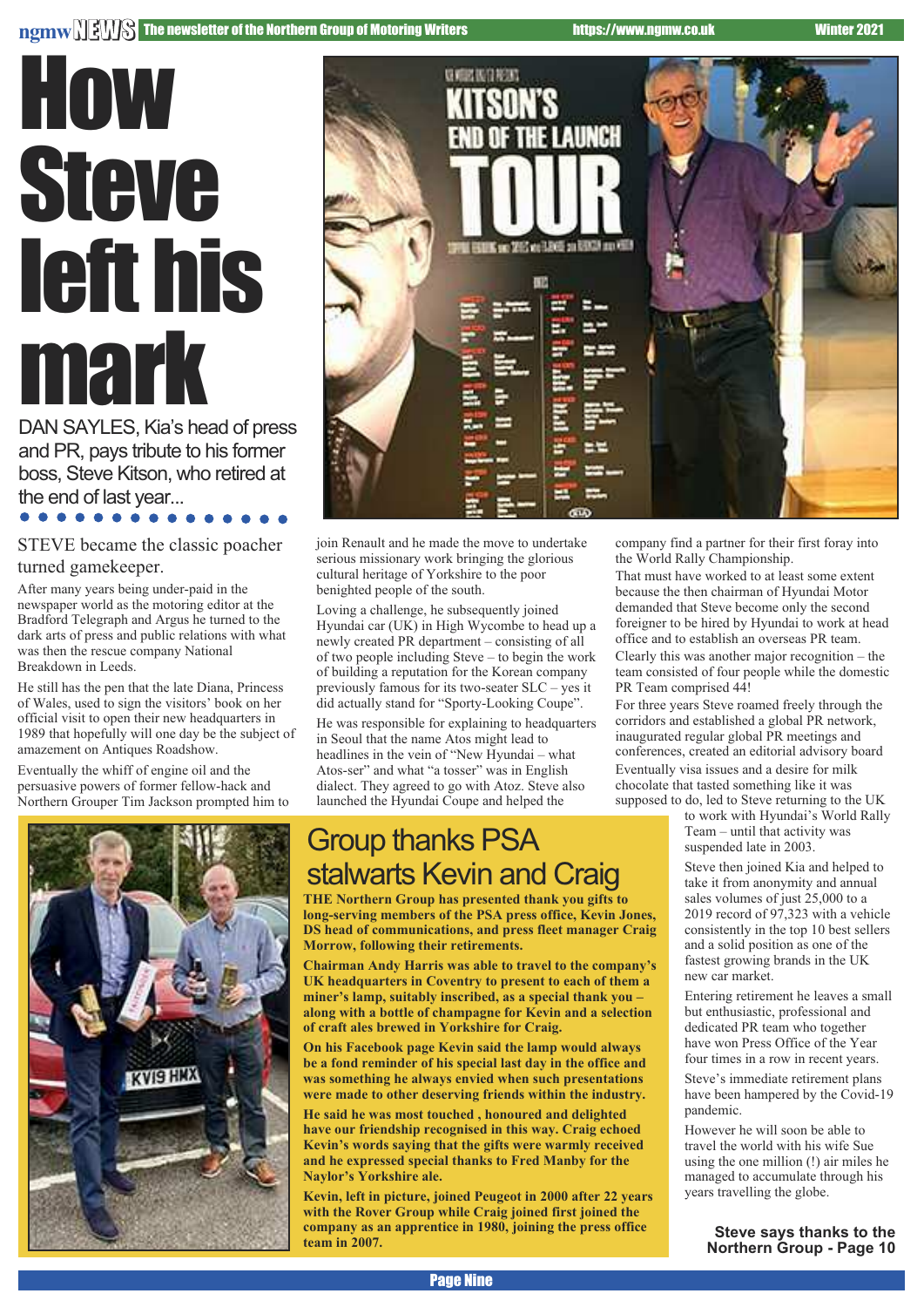# Thanks for such great memories

TO MY dear friends and colleagues in the Northern Group….

I'm not quite sure where to start this – but up-front let me say your kindness, generosity and humbling tribute both at our event in Harrogate and in the last newsletter meant such a great deal to me and only served to reinforce the Group's reputation for being a bunch of really nice people. That doesn't properly say the half of it but as a Northerner myself, let's not get overly emotional here!

As a 25-year-old scribbler who felt like he'd just won the pools (the lottery didn't exist then!) by becoming the Telegraph & Argus' motoring correspondent I attended my first local test drive event in Halifax with some trepidation.

The event was packed with people who knew each other, knew the industry representatives, leapt in and out of a variety of cars without hesitation and, I was happy to say, all looked older than me!

Everyone seemed to know how this kind of event worked, they all appeared to be completely at ease in the luxurious surroundings of the venue and, dauntingly, were all "paired-up" for the test-drives.

Standing hesitatingly in a corner of the lounge I was approached with a smile and a welcoming handshake by a bloke who introduced himself as Mike Attenborough and a tall, willowy and much more austere chap called Geoff Rumney. "Hiya," said Mike. "You must be Steve Kitson – we heard you had got the motoring job in Bradford. Would you like to share a car with Geoff and I?"

For the next couple of hours we pedalled around together, chatted and they explained the dark arts of being a motoring journalist. By the afternoon we were confirmed chums!

That was my first introduction to the Northern Group and an early indication of just how welcoming and supportive a group of generally**The Northern Group honoured former member Steve Kitson in advance of his retirement by making him the latest Friend of the Group - a title reserved for retired PRs who have gone the extra mile for our members.**

**Here, Steve says thanks and recalls his days as a Groupie...**

perceived cynical hacks could be. It only got better.

Very soon afterwards I was persuaded to join the group, attended regular meetings and was then cajoled (arm-twisted) by Dave Whinyates into helping organise the Mintex Test Day – a wonderful twoday event at the friction-materials company's proving ground at Sherburn-in-Elmet.

Back then it even rivalled the SMMT's test Day with manufacturers and media from all over the country attending.



In the 40 years – WHAT! 40 YEARS!!!! – since that first meeting with the NGMW I have gathered a collection of memories that have enriched my working life, given me some of the deepest friendships anyone could wish to have and led to some escapades that are best consigned to legend rather than be

So to be made a "Friend" of the Northern Group and to receive my very own Davy Lamp is one of the crowning moments of a career that has taken me all over the globe, has

"youngsters" in its ranks than it has had for decades.

I am delighted by that and by the clear vision being displayed by its current leadership core recognising the challenges of a very different commercial landscape compared to 1980!

It was not with sadness that I left Harrogate after my wonderful team at Kia hosted our most recent event – it was with a great deal of pride and satisfaction that I have been able to be associated for so long with such a wonderful group of people.

We are very fortunate in our shared industry to meet some amazing individuals, to see some wondrous sights, to travel on some astounding journeys but my time with the Northern group – either inside it or associated with it - will always be a part of my life that I will treasure and value beyond measure.

Thank you NGMW members past and present for the time of my life. I wish you all continued success in a post-COVID world that will continue to be a challenge and as long as you all stick to good old Northern values then the next 40 years are guaranteed to be as good as the last!

Good luck – and here's to the ferret!

the subject of re-telling!

#### **f My** time with the Northern Group will<br>
always be a part of my life that I will<br>
treasure and value beyond measure **always be a part of my life that I will treasure and value beyond measure** "

David persuaded me to organise the pre-event industry panel – one of the "news-making" elements of the Test Day.

I then achieved the heights of secretary to much-loved and sadlymissed Don Booker as chair. Two great years were spent working alongside one of the doyens of the journalism world, mentor to Parkinson and chum of "Dickie" Bird. What fun!

seen me drenched, baked, blown and dusted-down in a range of locations from the Kenyan Rift Valley to the icy forests of Northern Finland and of course Kia-hosted Northern Group events in recent years where pouring rain has been absolutely guaranteed.

Despite a variety of ups and downs, the Group has weathered just about every storm in its path and currently is growing again with more

Page Ten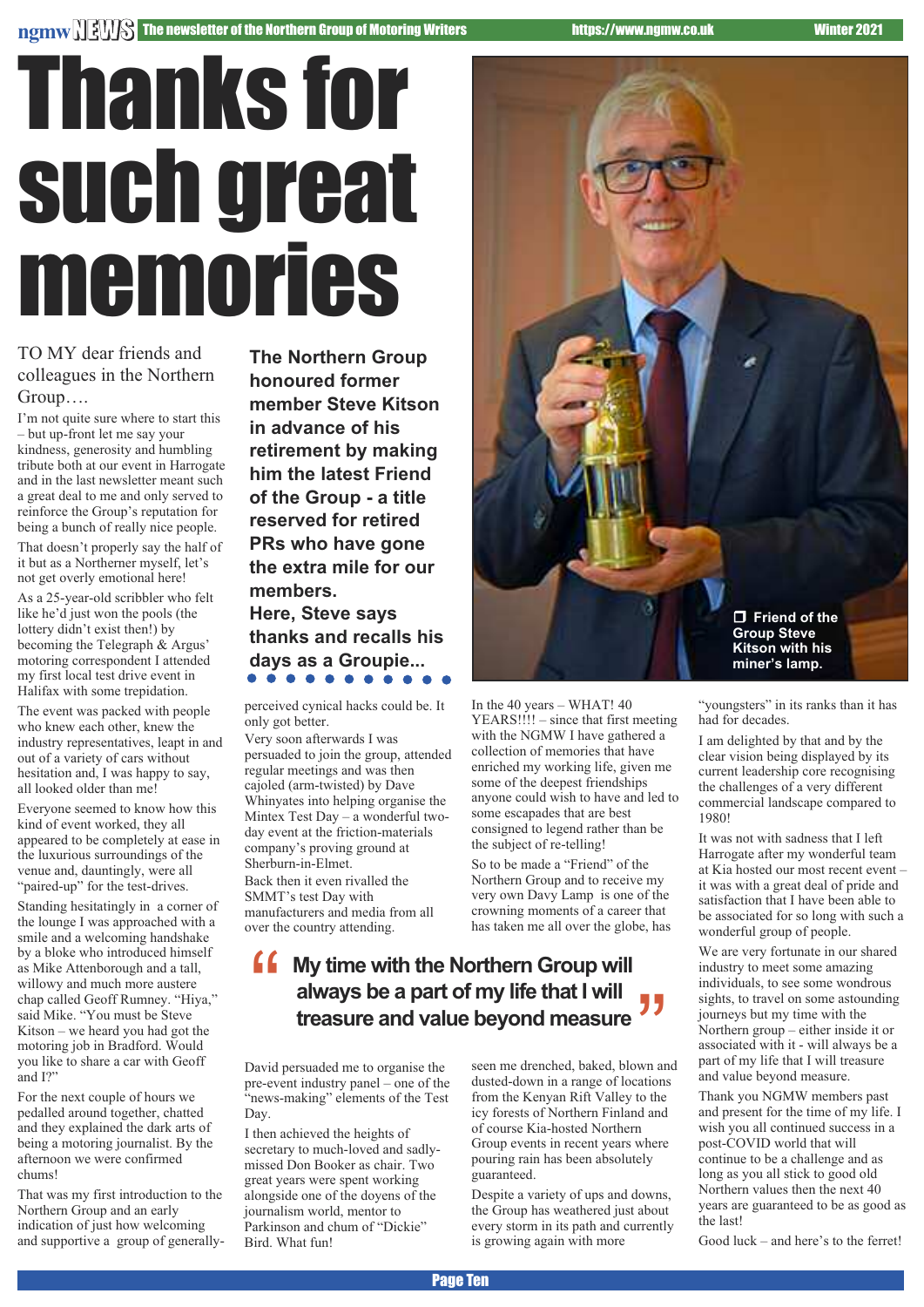# Simon says goodbye to the griffin

AFTER an innings lasting more than 12 years, **Simon Hucknall**, Vauxhall's head of communications, has left the company to pursue other opportunities within the automotive media industry.

A PR veteran, who started his career as a journalist with Autocar magazine 23 years ago, Simon joined Vauxhall from Bentley Motors at the start of 2008, when he played a key role in launching the first generation Insignia.

In the 13 years since, Simon's love of pushing the envelope - for products and journalists - resulted in press launches which always bucked trends and helped move perception of the brand.

Whether it was driving century-old Vauxhalls across the Alps, competing in VXRs at Shelsley Walsh, driving electric cars through the Channel Tunnel or setting new Land Speed Records in an Astra, Simon's drive for colourful stories knew no bounds.

"My thanks to all in the Vauxhall family for their support and encouragement during my time in communications,' he said. 'There have been many highs in the last 13 years, and I feel honoured to have played a small role in the incredible journey the company has made – and is still making."

Simon's boss, communications director **Jeremy Townsend**, paid this tribute: "On behalf of Vauxhall Motors, we want to thank Simon sincerely for all his efforts and we



#### **Motor Industry News with Alan Domville**

wish him every success in his future endeavours, which will keep him firmly rooted in motor industry PR.'

Simon's replacement as head of PR will be announced in due course and we expect to have news of his new position in our next issue.

Vauxhall have also said farewell to **Veronica Borrelli-Painter**. She was made redundant after 23 years working in the press office and providing us with a first class service. Veronica is hoping to remain in the industry.

**Stuart Sanders** is Toyota's new





r **From left: Charlotte Moss, new product affairs manager at Skoda, Stilyana Podmolova,Toyota's new events officer and Emma Gaffney, who is now senior press officer at Peugeot.**

director of communications and product. He joined the company 20 years ago on a student placement during the final two years of his BA (hons) degree in business management at Nottingham Trent University.

He has succeeded **Andrew Cullis** who has moved to a new position with Toyota Europe.

After his graduation Stuart was given a full-time role in product marketing and has since served the company in various roles.

**Stilyana Podmolova** has returned to the Toyota press office as events officer working with Erica Haddon on model launches.

Stilyana spent a year with Toyota on a student placement in 2014-15 and graduated with a BA honours degree in public relations at Bournemouth uni. Since then she has planned film and photo shoots for car companies including projects for Toyota and Lexus in the UK and across Europe.

At Renault, **Lauren Prema** is now in post as press relations manager. She has taken over from **Alistair Sommerville** who has been promoted to a product marketing role. Lauren joined Renault as

product affairs manager last January and has been involved with motor industry PR for the past seven years. **Yasmin Rhodes** has joined the Renault Groupe team as press officer on a two years' graduate programme.

Yasmin has obtained a degree in business psychology at Loughborough University and in her final year there she enjoyed a placement working within Bosch UK's communications department.

Jaguar UK have appointed **Charmaine Lewis** as their senior press officer. She was previously associated with the press office in her role with the JLR special vehicle operations division.

Peugeot's new senior press officer is **Emma Gaffney** who has held various posts within Group PSA Communications since 2015, most recently as media relations executive.

At the Society of Motor Manufacturers and Traders, longtime Group supporter **Karen Parry** has been appointed acting head of communications where she is covering the post for **Emma Butcher** who is on maternity leave.

> **More Motor Industry news on Page 12**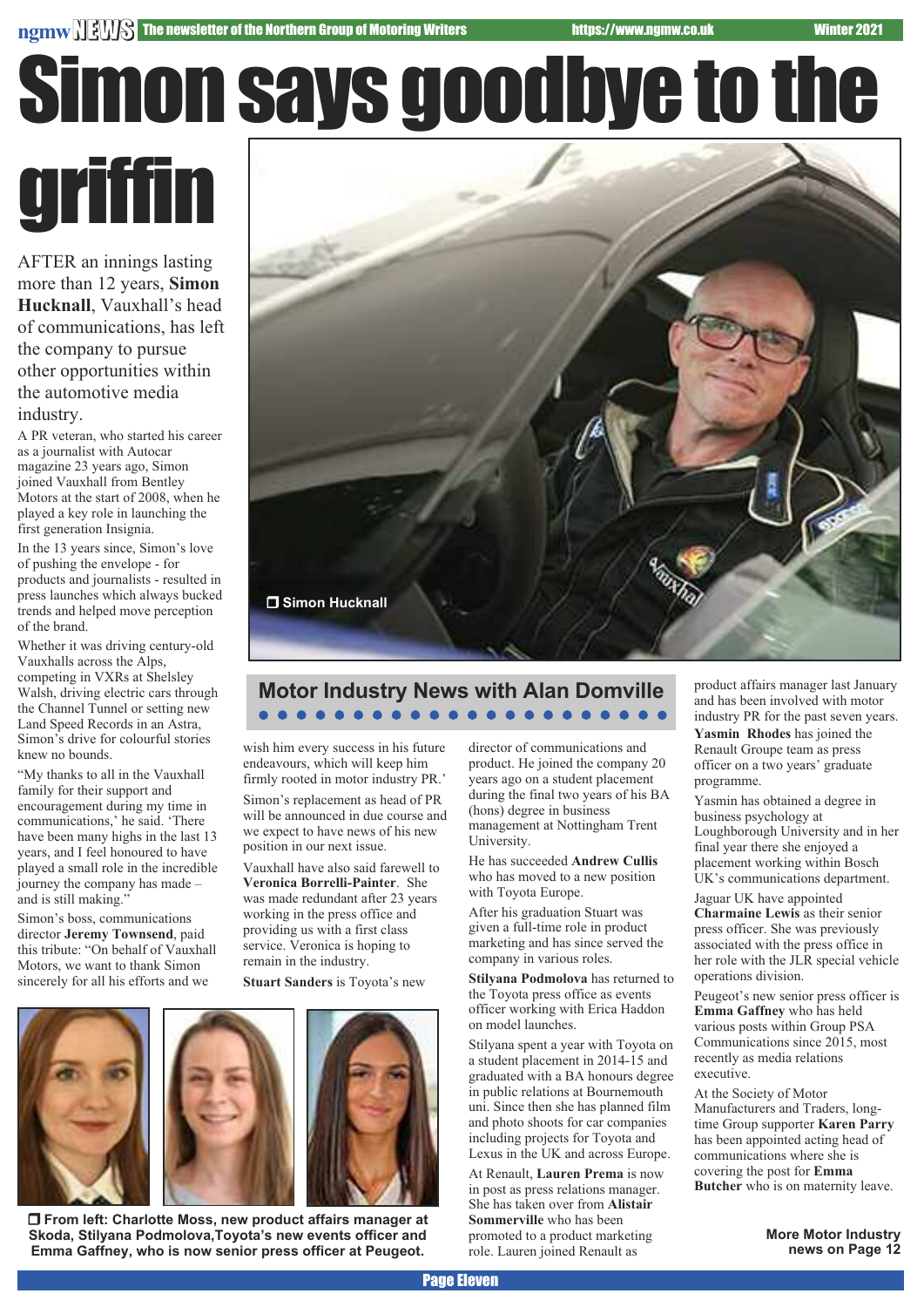# Genesis - a new dawn for Simon B

#### AFTER six years at Honda, the Japanese brand's head of PR, **Simon Branney**, has just moved to pastures new.

Simon is taking on an exciting new challenge - spearheading the launch of Hyundai's luxury car brand, Genesis, on the UK market.

The Korean company is on the verge of launching its' executive models in Europe and Simon has been appointed as head of PR and communications for the UK.

He is joined in an all-new press and PR team by **Lauren Martin,** who left Kia recently after three years working for the brand as press fleet manager.

In his final Tweet before leaving Honda, Simon paid tribute to his team saying: "Have been privileged and fortunate to work with the most amazing, capable, outrageous and fun team over the last six years.

"Travel, fast cars, booze and exotic locations are great ... but it's the people that make it."

The arrival of Genesis coincides with a number of changes in the PR departments of the company's sister brands, Kia and Hyundai.

At Kia, **Tom Richards**, pictured below, has been appointed press relations manager. He has joined the company after more than a decade working as an account director for the PFPR agency.



#### **More Motor Industry News with Alan Domville** . . . . . . . . . .

A graduate of Exeter University, Tom's work has meant involvement with several top automotive brands including Kia.

A newly created role of press officer for Kia dealer PR has been filled by **Jonathan Musk** and he is supporting the PR team's activities including new model introductions and industry events. Jonathan was previously with Fleet World.

**Will Rees** is the new university intern in the Kia press office, succeeding **Melissa Lodge** who is now back at Newcastle uni studying English literature and creative writing. Will is working for a degree in journalism, media and culture at Cardiff.

Lauren Martin's departure means that all press fleet enquiries are being handled by senior press officer **Moyosola Fujamade** until a successor for Lauren is appointed.

Hyundai, who have moved their press office from High Wycombe to Leatherhead, have said farewell to **Yasmin Fletcher** and **Nasrin Munro**. Our inquiries should be directed to **Natasha Waddington**, **Laura King** or **Robin Hayes**.

Skoda's new product affairs manager is **Charlotte Moss** who had been covering for **Michelle O'Sullivan**, media relations manager, who is now on maternity leave.



relations manager at Skoda. He was previously a member of the Volkswagen UK press and PR team and has been with the VW Group for the past six years.

MG have appointed CRC Creative headed by **Craig Cheetham** as their new PR agency.

Craig is well-known to us as a former director of communications with Chevrolet in the United Kingdom and he held the same post with General Motors Holden in Australia. The MG press fleet contact is **Lisa Barnard** who had previously been with Hyundai and Nissan.

Head of press and PR **Juliet Carrington** is back in the SEAT and CUPRA press office having returned from maternity leave. **Jodie** **Davis**, who held the fort in Juliet's absence, has now returned to Performance Communications which remains a part of the manufacturer's 'family'. Also back in the office are **Katie Duguid** and **Holly Williams**.

PFPR Communications has been acquired by two of their team members, **Peter Cox** who is now the managing director, and **Mike Stainton**, now his deputy. **Peter Rawlinson**, co-founder of the company with **Peter Frater** in 2001, bought his partner's share two years ago. Cox has been on board since 2006 and Mike since 2007.

**LONG-serving motoring journalist Mike Ford has died at the age of 81. Mike, a familiar face to us on launches, worked for the Southern Daily Echo in Southampton for 40 years. He was treasurer of the Guild for 25 years.**

**Mike is survived by his second wife, Jill, whom he married in 1975, daughter Michelle and a stepson and stepdaughter.**

**Les Rothery, for many years motoring correspondent with the Portsmouth Evening News, has**

#### OBITUARIES: Mike Ford & Les Rothery

**died at the age of 89. Les was well known to longer serving members of our Group and he began his career in journalism with a news agency in Stoke when life member Maurice Glover was working with the city's Sentinel newspaper.**